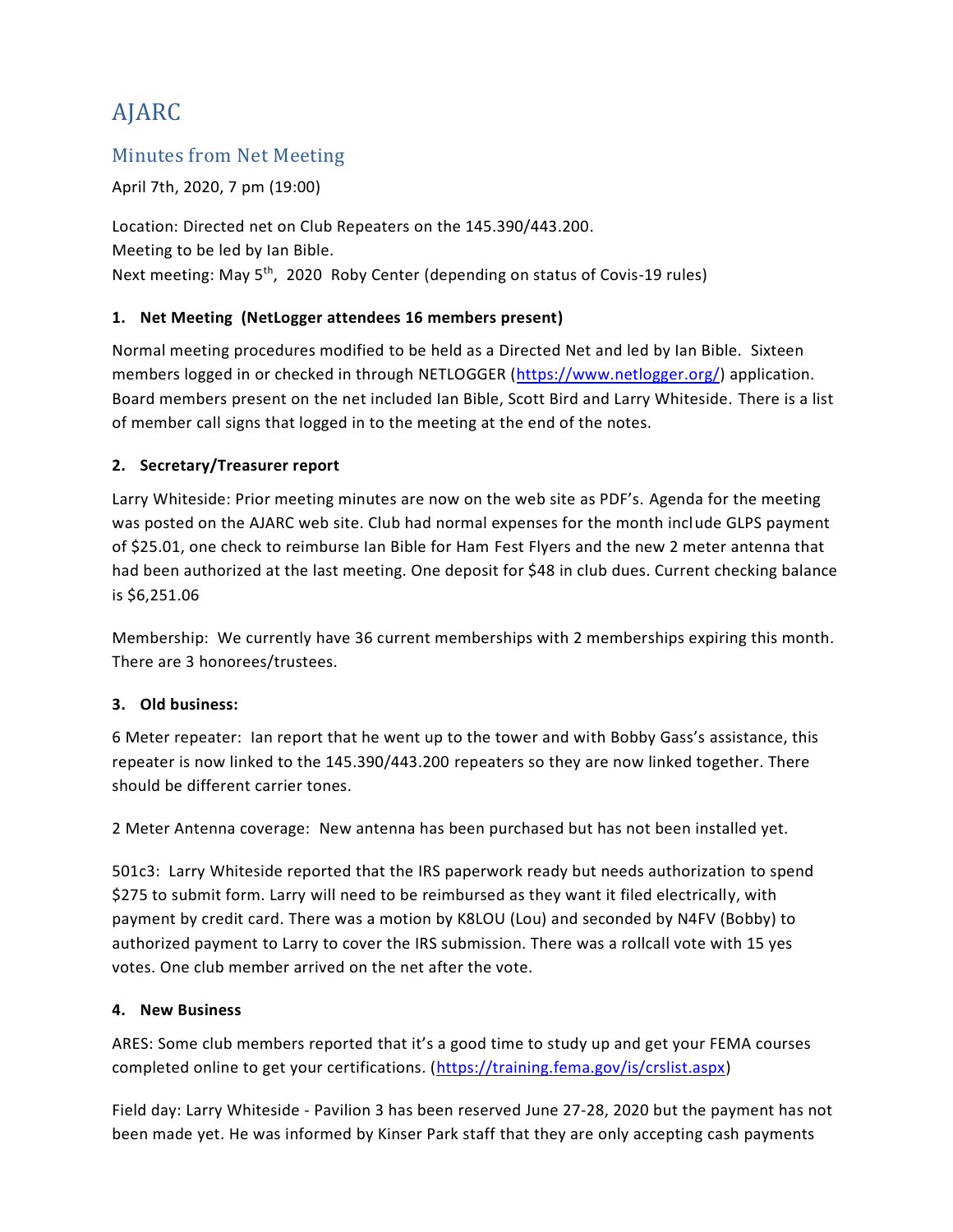AJARC Meeting Minutes, April 7th, 2020, 7 pm (19:00) Page 2

now. No checks, only cash. Larry will need to have a check signed so he can cash it to get the funds to pay deposit. Buttons and replaced stuff from ARRL is now for sale. Larry was informed that in the past (KE4KKI) James Stewart had purchased the items in the past and then later reimbursed. Everyone was reminded that this would be a good time to make your needed repairs to any equipment that was id'ed as issues last year so it's ready for field day.

Web site [\(www.ajarc.org\)](file:///C:/Users/Whiteside/Documents/AJARC/final%20meeting%20minutes/www.ajarc.org): Meeting minutes and other information is being updated to be sure to visit the site.

Tower repairs: Ian reported that while he was up there working on the repeaters, he found one of panels from the roof laying on the deck. Wind may have caused it to fall. It was from the exposed side of the tower. He put into the building for now.

#### **5. Roundtable**

N4FV reported that on a recent trip to the tower, they found the road had a chain and lock on the roadway so access is being limited. USFS stated that it should not have been there and have no knowledge on who placed it.

Safety Net: Recent email from LARC reported that they are running a safety net on 147.030. They will call on 147.135 and the 147.240 and we will start on 390. This is to check on hams to see if they need any help. If you are ill and cannot get out, we will find someone to help. (AB4DK) Dale Knight and (W4WRE) Rodney Web will call the nets. Monday - Friday 8:00 to 8:30, Saturday-Sunday 9:00 to 9:30 in the morning 8:00 to 8:30 in the evening

Ralph Bible reported that "Jonesy" Nathaniel Jones, former club member K8DJE has ALS and has sold all of this equipment and is living in Michigan. He has been there since 2018. Here is his address from FCC call sign look up: 11841 Greenway Drive, sterling heights, MI 48312-2170

Many Ham Fests have been canceled due to Covid-19.

Meeting ended at 19:42